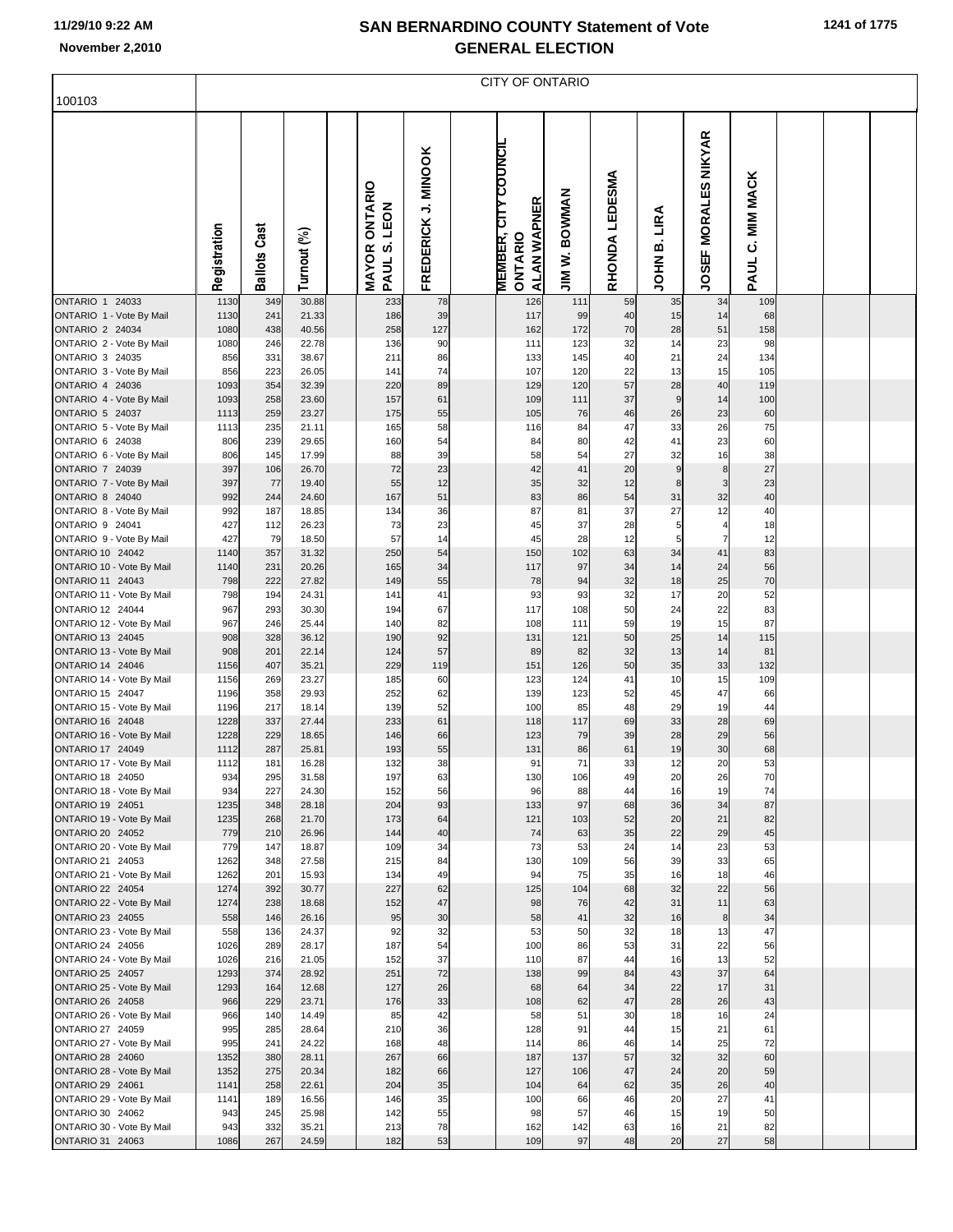|                                               |              |                     |                |                                                             |                               | <b>CITY OF ONTARIO</b>                                                |                         |                  |                               |                                       |                              |  |  |
|-----------------------------------------------|--------------|---------------------|----------------|-------------------------------------------------------------|-------------------------------|-----------------------------------------------------------------------|-------------------------|------------------|-------------------------------|---------------------------------------|------------------------------|--|--|
| 100103                                        |              |                     |                |                                                             |                               |                                                                       |                         |                  |                               |                                       |                              |  |  |
|                                               | Registration | <b>Ballots Cast</b> | Turnout (%)    | <b>ONTARIO</b><br>LEON<br><b>vi</b><br><b>MAYOR</b><br>PAUL | FREDERICK J. MINOOK           | <b>COUNCIL</b><br><b>ALAN WAPNER</b><br><b>MEMBER, CIT</b><br>ONTARIO | <b>BOWWAN</b><br>JIM W. | RHONDA LEDESMA   | LIRA<br>ø<br>HIOL             | <b>MORALES NIKYAR</b><br><b>JOSEF</b> | <b>MIM MACK</b><br>ن<br>PAUL |  |  |
| ONTARIO 31 - Vote By Mail                     | 1086         | 272                 | 25.05          | 177                                                         | 70                            | 144                                                                   | 112                     | 55               | 21                            | 19                                    | 55                           |  |  |
| ONTARIO 32 24064<br>ONTARIO 32 - Vote By Mail | 806<br>806   | 223<br>157          | 27.67<br>19.48 | 145<br>96                                                   | 46<br>41                      | 91<br>74                                                              | 83<br>59                | 43<br>29         | 18<br>12                      | 19<br>10                              | 29<br>24                     |  |  |
| ONTARIO 33 24065                              | 1133         | 361                 | 31.86          | 260                                                         | 57                            | 143                                                                   | 134                     | 63               | 27                            | 40                                    | 56                           |  |  |
| ONTARIO 33 - Vote By Mail                     | 1133         | 233                 | 20.56          | 163                                                         | 57                            | 107                                                                   | 85                      | 49               | 18                            | 19                                    | 65                           |  |  |
| ONTARIO 34 24066                              | 921          | 240                 | 26.06          | 159                                                         | 44                            | 85                                                                    | 73                      | 46               | 23                            | 23                                    | 55                           |  |  |
| ONTARIO 34 - Vote By Mail<br>ONTARIO 35 24067 | 921<br>880   | 175<br>330          | 19.00<br>37.50 | 118<br>203                                                  | 34<br>71                      | 92<br>128                                                             | 75<br>102               | 26<br>63         | 22<br>32                      | 8<br>25                               | 41<br>60                     |  |  |
| ONTARIO 35 - Vote By Mail                     | 880          | 185                 | 21.02          | 120                                                         | 39                            | 91                                                                    | 75                      | 26               | 19                            | 11                                    | 39                           |  |  |
| ONTARIO 36 24068                              | 635          | 172                 | 27.09          | 121                                                         | 29                            | 69                                                                    | 56                      | 23               | 14                            | 17                                    | 34                           |  |  |
| ONTARIO 36 - Vote By Mail                     | 635          | 105                 | 16.54          | 77                                                          | 14                            | 46                                                                    | 41                      | 16               | 8                             | 15                                    | 18                           |  |  |
| ONTARIO 37 24069                              | 965          | 314                 | 32.54          | 218                                                         | 70                            | 141                                                                   | 101                     | 55               | 37                            | 28                                    | 62                           |  |  |
| ONTARIO 37 - Vote By Mail<br>ONTARIO 38 24070 | 965<br>658   | 241<br>197          | 24.97<br>29.94 | 153<br>127                                                  | 59<br>50                      | 121<br>105                                                            | 99<br>55                | 39<br>45         | 18<br>16                      | 15<br>11                              | 61<br>35                     |  |  |
| ONTARIO 38 - Vote By Mail                     | 658          | 113                 | 17.17          | 74                                                          | 25                            | 55                                                                    | 45                      | 18               | 8                             | 8                                     | 28                           |  |  |
| ONTARIO 39 24071                              | 1136         | 300                 | 26.41          | 223                                                         | 53                            | 154                                                                   | 100                     | 43               | 31                            | 30                                    | 63                           |  |  |
| ONTARIO 39 - Vote By Mail                     | 1136         | 284                 | 25.00          | 188                                                         | 66                            | 151                                                                   | 106                     | 57               | 33                            | 22                                    | 63                           |  |  |
| ONTARIO 40 24072                              | 1044         | 363                 | 34.77          | 238                                                         | 67                            | 173                                                                   | 126                     | 59               | 26                            | 31                                    | 62                           |  |  |
| ONTARIO 40 - Vote By Mail<br>ONTARIO 41 24073 | 1044<br>1171 | 247<br>412          | 23.66<br>35.18 | 181<br>247                                                  | 50<br>104                     | 134<br>185                                                            | 118<br>142              | 47<br>82         | 26<br>44                      | 23<br>24                              | 47<br>79                     |  |  |
| ONTARIO 41 - Vote By Mail                     | 1171         | 275                 | 23.48          | 198                                                         | 65                            | 160                                                                   | 143                     | 40               | 19                            | 23                                    | 70                           |  |  |
| ONTARIO 42 24074                              | 1199         | 388                 | 32.36          | 249                                                         | 80                            | 152                                                                   | 129                     | 59               | 41                            | 45                                    | 66                           |  |  |
| ONTARIO 42 - Vote By Mail                     | 1199         | 291                 | 24.27          | 202                                                         | 61                            | 163                                                                   | 137                     | 34               | 8                             | 24                                    | 75                           |  |  |
| ONTARIO 43 24075                              | 1172         | 369<br>237          | 31.48<br>20.22 | 257<br>172                                                  | 64<br>56                      | 152<br>132                                                            | 108<br>91               | 73               | 39                            | 27<br>17                              | 73<br>67                     |  |  |
| ONTARIO 43 - Vote By Mail<br>ONTARIO 44 24076 | 1172<br>926  | 288                 | 31.10          | 199                                                         | 50                            | 127                                                                   | 110                     | 40<br>42         | 24<br>28                      | 25                                    | 54                           |  |  |
| ONTARIO 44 - Vote By Mail                     | 926          | 231                 | 24.95          | 149                                                         | 54                            | 111                                                                   | 84                      | 39               | 28                            | 16                                    | 50                           |  |  |
| ONTARIO 45 24077                              | 1069         | 298                 | 27.88          | 200                                                         | 52                            | 138                                                                   | 96                      | 42               | 19                            | 18                                    | 47                           |  |  |
| ONTARIO 45 - Vote By Mail                     | 1069         | 287                 | 26.85          | 206                                                         | 48                            | 166                                                                   | 108                     | 47               | 23                            | 19                                    | 57                           |  |  |
| ONTARIO 46 24078<br>ONTARIO 46 - Vote By Mail | 787<br>787   | 249<br>183          | 31.64<br>23.25 | 168<br>121                                                  | 46<br>37                      | 118<br>91                                                             | 81<br>73                | 46<br>29         | 21<br>18                      | 19<br>12                              | 45<br>31                     |  |  |
| ONTARIO 47 24079                              | 730          | 282                 | 38.63          | 194                                                         | 55                            | 162                                                                   | 125                     | 36               | 19                            | 17                                    | 50                           |  |  |
| ONTARIO 47 - Vote By Mail                     | 730          | 179                 | 24.52          | 119                                                         | 32                            | 101                                                                   | 66                      | 21               | 15                            | 18                                    | 36                           |  |  |
| ONTARIO 48 24080                              | 727          | 188                 | 25.86          | 130                                                         | 39                            | 98                                                                    | 86                      | 30               | 8                             | 10                                    | 35                           |  |  |
| ONTARIO 48 - Vote By Mail                     | 727          | 192                 | 26.41          | 135                                                         | 36                            | 94                                                                    | 81                      | 30               | 13                            | 13                                    | 34                           |  |  |
| ONTARIO 49 24081<br>ONTARIO 49 - Vote By Mail | 27<br>27     | 11<br>$\mathbf 0$   | 40.74<br>0.00  | $\overline{7}$<br>$\Omega$                                  | $\overline{3}$<br>$\mathbf 0$ | $\overline{4}$<br>$\mathbf 0$                                         | 3<br>$\mathbf 0$        | 5<br>$\mathbf 0$ | $\overline{2}$<br>$\mathbf 0$ | $\Omega$<br>$\Omega$                  | $\mathbf 0$<br>$\mathbf 0$   |  |  |
| ONTARIO 50 24082                              | 671          | 179                 | 26.68          | 124                                                         | 41                            | 69                                                                    | 57                      | 48               | 25                            | 17                                    | 33                           |  |  |
| ONTARIO 50 - Vote By Mail                     | 671          | 127                 | 18.93          | 92                                                          | 27                            | 52                                                                    | 49                      | 30               | 27                            | 15                                    | 33                           |  |  |
| ONTARIO 51 24083                              | 699          | 186                 | 26.61          | 109                                                         | 56                            | 69                                                                    | 58                      | 35               | 22                            | 14                                    | 45                           |  |  |
| ONTARIO 51 - Vote By Mail<br>ONTARIO 52 24084 | 699<br>747   | 124<br>212          | 17.74<br>28.38 | 87<br>128                                                   | 16<br>51                      | 59<br>85                                                              | 36<br>79                | 22<br>37         | 15<br>12                      | 3<br>12                               | 23<br>45                     |  |  |
| ONTARIO 52 - Vote By Mail                     | 747          | 249                 | 33.33          | 172                                                         | 60                            | 131                                                                   | 105                     | 36               | 27                            | 12                                    | 60                           |  |  |
| ONTARIO 53 24085                              | 554          | 168                 | 30.32          | 110                                                         | 37                            | 57                                                                    | 60                      | 38               | 26                            | 13                                    | 34                           |  |  |
| ONTARIO 53 - Vote By Mail                     | 554          | 134                 | 24.19          | 90                                                          | 30                            | 79                                                                    | 57                      | 25               | 10                            | 16                                    | 25                           |  |  |
| ONTARIO 54 24086                              | 620          | 192                 | 30.97          | 126<br>131                                                  | 38<br>25                      | 91                                                                    | 65<br>75                | 34<br>21         | 15                            | 14                                    | 33<br>40                     |  |  |
| ONTARIO 54 - Vote By Mail<br>ONTARIO 55 24087 | 620<br>736   | 174<br>265          | 28.06<br>36.01 | 192                                                         | 41                            | 109<br>123                                                            | 80                      | 48               | 14<br>17                      | 18<br>23                              | 46                           |  |  |
| ONTARIO 55 - Vote By Mail                     | 736          | 159                 | 21.60          | 108                                                         | 42                            | 89                                                                    | 60                      | 33               | 15                            | 15                                    | 40                           |  |  |
| ONTARIO 56 24088                              | 693          | 137                 | 19.77          | 88                                                          | 30                            | 61                                                                    | 46                      | 23               | 14                            | 11                                    | 28                           |  |  |
| ONTARIO 56 - Vote By Mail                     | 693          | 106                 | 15.30          | 77                                                          | 21                            | 46                                                                    | 51                      | 15               | 10                            | 12                                    | 26                           |  |  |
| ONTARIO 57 24089                              | 713<br>713   | 188<br>150          | 26.37<br>21.04 | 124<br>108                                                  | 32<br>32                      | 73<br>85                                                              | 63<br>60                | 34<br>21         | 22<br>13                      | 17                                    | 41<br>44                     |  |  |
| ONTARIO 57 - Vote By Mail<br>ONTARIO 59 24090 | 419          | 145                 | 34.61          | 107                                                         | 22                            | 84                                                                    | 50                      | 25               | 13                            |                                       | 20                           |  |  |
| ONTARIO 59 - Vote By Mail                     | 419          | 107                 | 25.54          | 84                                                          | 16                            | 67                                                                    | 49                      | 22               | 10                            | $\mathsf{R}$                          | 17                           |  |  |
| ONTARIO 61 24091                              | 137          | 47                  | 34.31          | 32                                                          | 11                            | 29                                                                    | 23                      | 8                | $\overline{2}$                |                                       | 14                           |  |  |
| ONTARIO 61 - Vote By Mail                     | 137          | $\mathbf 0$         | 0.00           | $\overline{0}$                                              | $\overline{0}$                | $\mathbf 0$                                                           | $\mathbf 0$             | $\mathbf 0$      | $\mathbf 0$                   |                                       | $\overline{0}$               |  |  |
| ONTARIO 62 24092<br>ONTARIO 62 - Vote By Mail | 0<br>0       |                     | 0.00<br>0.00   |                                                             | $\mathbf 0$<br>0              |                                                                       |                         | $\Omega$         | $\Omega$<br>$\Omega$          |                                       | 0<br>$\Omega$                |  |  |
| ONTARIO 63 24093                              | 0            |                     | 0.00           | 0                                                           | 0                             | 0                                                                     | 0                       | $\mathbf 0$      | $\Omega$                      |                                       | $\Omega$                     |  |  |
| ONTARIO 63 - Vote By Mail                     | $\mathbf 0$  |                     | 0.00           | $\Omega$                                                    | $\overline{0}$                | $\Omega$                                                              | $\mathbf 0$             | $\mathbf 0$      | $\Omega$                      | $\Omega$                              | $\overline{0}$               |  |  |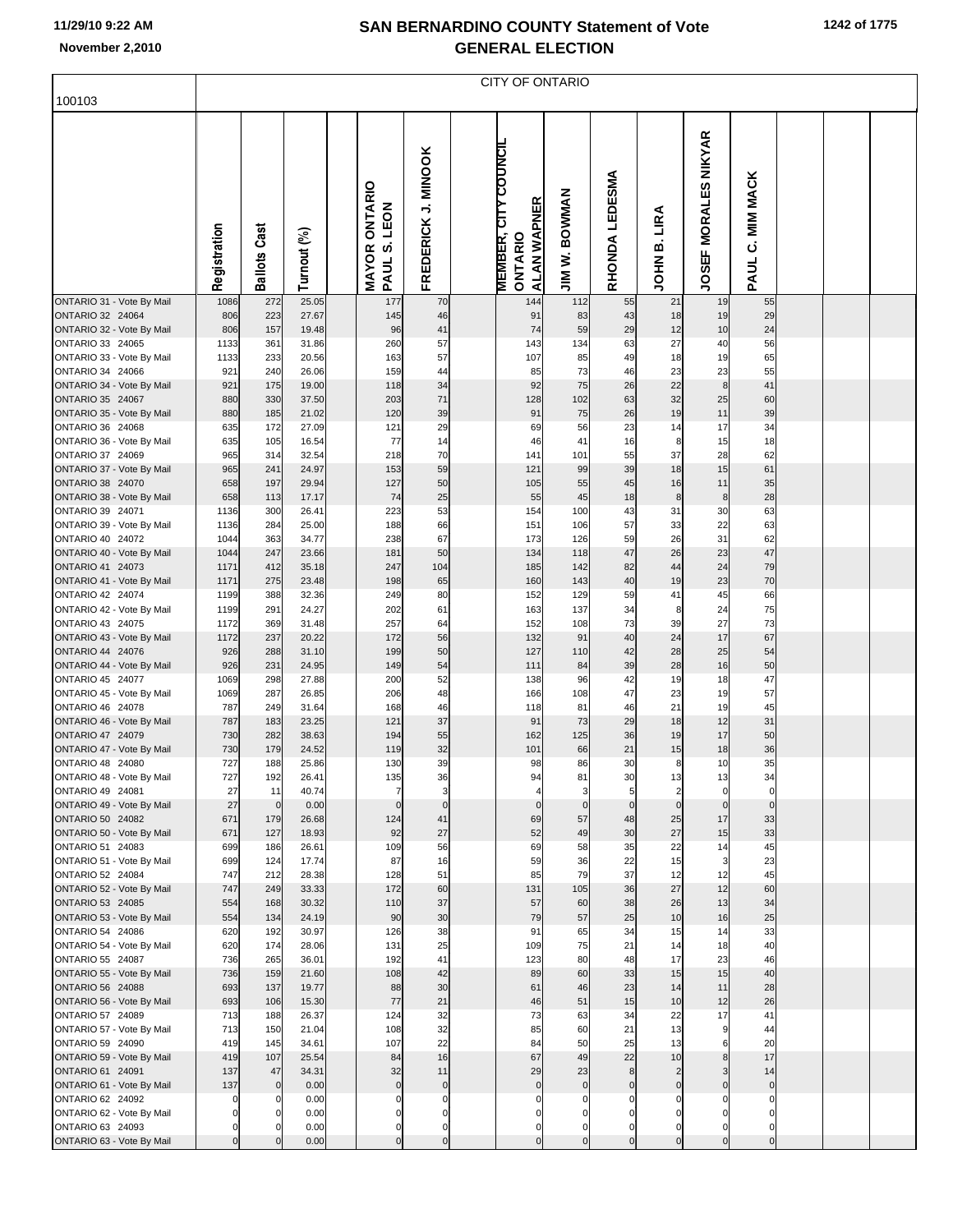| 100103                                        | <b>CITY OF ONTARIO</b> |                     |               |  |                                            |                               |      |                                                              |                                                      |                |                   |                                |                               |           |  |  |
|-----------------------------------------------|------------------------|---------------------|---------------|--|--------------------------------------------|-------------------------------|------|--------------------------------------------------------------|------------------------------------------------------|----------------|-------------------|--------------------------------|-------------------------------|-----------|--|--|
|                                               | Registration           | <b>Ballots Cast</b> | Turnout (%)   |  | ONTARIO<br>LEON<br>PAUL S.<br><b>MAYOR</b> | FREDERICK J. MINOOK           |      | <b>MEMBER, CITY COUNCIL</b><br><b>ALAN WAPNER</b><br>ONTARIO | <b>JIM W. BOWMAN</b>                                 | RHONDA LEDESMA | LIRA<br>ø<br>NHOL | <b>MORALES NIKYAR</b><br>JOSEF | <b>MIM MACK</b><br>ن<br>PAUL  |           |  |  |
| ONTARIO 68 24094<br>ONTARIO 68 - Vote By Mail | 8                      | $\mathbf 0$         | 87.50<br>0.00 |  | $\mathbf 0$                                | $\overline{2}$<br>$\mathbf 0$ |      | $\mathbf 0$                                                  | $\mathbf 0$<br>$\mathbf 0$                           | $\mathbf{0}$   | $\Omega$          | $\mathbf{0}$<br>$\overline{0}$ | $\overline{2}$<br>$\mathbf 0$ |           |  |  |
| ONTARIO 69 24095                              | 99                     | 53                  | 53.54         |  | 28                                         | 16                            |      | 21                                                           | 19                                                   | 14             | 6                 | 2                              | 8                             |           |  |  |
| ONTARIO 69 - Vote By Mail                     | 99                     | $\mathbf 0$         | 0.00          |  | $\Omega$                                   | $\mathbf 0$                   |      | $\overline{0}$                                               | $\overline{0}$                                       | $\mathbf 0$    | $\Omega$          | $\mathbf 0$                    | $\mathbf 0$                   |           |  |  |
| ONTARIO 70 24096                              | 654                    | 215                 | 32.87         |  | 115                                        | 47                            |      | 80                                                           | 58                                                   | 37             | 13                | 16                             | 37                            |           |  |  |
| ONTARIO 70 - Vote By Mail                     | 654                    | 131                 | 20.03         |  | 92                                         | 28                            |      | 69                                                           | 52                                                   | 18             | 13                | 8                              | 30                            |           |  |  |
| ONTARIO 71 24097                              | 561                    | 131                 | 23.35         |  | 89                                         | 25                            |      | 59                                                           | 53                                                   | 15             | 8                 | 16                             | 23                            |           |  |  |
| ONTARIO 71 - Vote By Mail                     | 561                    | 80                  | 14.26         |  | 55                                         | 18                            |      | 37                                                           | 23                                                   | 18             | 10                | 10                             | 24                            |           |  |  |
| <b>ONTARIO 72 24098</b>                       |                        | $\mathbf 0$         | 0.00          |  | $\mathbf 0$                                | $\pmb{0}$                     |      | $\Omega$                                                     | $\Omega$                                             | $\Omega$       | $\Omega$          | $\overline{0}$                 | $\mathbf 0$                   |           |  |  |
| ONTARIO 72 - Vote By Mail                     |                        | 0                   | 0.00          |  | 0                                          | $\pmb{0}$                     |      |                                                              |                                                      |                |                   |                                | $\overline{0}$                |           |  |  |
| ONTARIO 73 24099                              | 10                     |                     | 40.00         |  |                                            |                               | **** |                                                              | <b>Insufficient Turnout to Protect Voter Privacy</b> |                |                   |                                |                               | ********* |  |  |
| ONTARIO 73 - Vote By Mail                     | 10                     | $\mathbf 0$         | 0.00          |  | $\mathbf 0$                                | $\mathbf 0$                   |      |                                                              |                                                      | $\Omega$       | $\Omega$          |                                | $\mathbf 0$                   |           |  |  |
| ONTARIO 76 24100                              | 173                    | 54                  | 31.21         |  | 46                                         | $\sqrt{5}$                    |      | 34                                                           | 12                                                   |                |                   |                                | 11                            |           |  |  |
| ONTARIO 76 - Vote By Mail                     | 173                    | $\mathbf 0$         | 0.00          |  | $\mathbf 0$                                | $\mathbf 0$                   |      | $\Omega$                                                     | $\Omega$                                             |                |                   | $\Omega$                       | $\mathbf{0}$                  |           |  |  |
| <b>ONTARIO 77 24101</b>                       | 115                    | 64                  | 55.65         |  | 40                                         | 17                            |      | 30                                                           | 30                                                   | 15             | 5                 | $\overline{7}$                 | 16                            |           |  |  |
| ONTARIO 77 - Vote By Mail                     | 115                    | $\mathcal{C}$       | 0.00          |  | $\Omega$                                   | $\Omega$                      |      | $\mathcal{C}$                                                | $\Omega$                                             |                | n                 | $\Omega$                       | $\Omega$                      |           |  |  |
| <b>Precinct Totals</b>                        | 54838                  | 16319               | 29.76         |  | 10769                                      | 3378                          |      | 6738                                                         | 5422                                                 | 2869           | 1493              | 1422                           | 3542                          |           |  |  |
|                                               |                        |                     |               |  |                                            |                               |      |                                                              |                                                      |                |                   |                                |                               |           |  |  |
| Vote By Mail Totals                           | 54838                  | 11661               | 21.26         |  | 7921                                       | 2626                          |      | 5759                                                         | 4736                                                 | 2026           | 1040              | 948                            | 3046                          |           |  |  |
| <b>Grand Totals</b>                           | 54838                  | 27980               | 51.02         |  | 18690                                      | 6004                          |      | 12497                                                        | 10158                                                | 4895           | 2533              | 2370                           | 6588                          |           |  |  |
| San Bernardino County                         | 54838                  | 27980               | 51.02         |  | 18690                                      | 6004                          |      | 12497                                                        | 10158                                                | 4895           | 2533              | 2370                           | 6588                          |           |  |  |
| State Bd of Equal 2                           | 54838                  | 27980               | 51.02         |  | 18690                                      | 6004                          |      | 12497                                                        | 10158                                                | 4895           | 2533              | 2370                           | 6588                          |           |  |  |
| <b>Congressional District 42</b>              | 27                     | 11                  | 40.74         |  |                                            | 3                             |      | $\boldsymbol{\Delta}$                                        | 3                                                    | 5              | $\overline{2}$    | $\mathbf 0$                    | $\mathbf 0$                   |           |  |  |
| Congressional District 43                     | 54811                  | 27969               | 51.03         |  | 18683                                      | 6001                          |      | 12493                                                        | 10155                                                | 4890           | 2531              | 2370                           | 6588                          |           |  |  |
| Senate District 29                            | 27                     | 11                  | 40.74         |  |                                            | 3                             |      |                                                              |                                                      | 5              | $\overline{2}$    | $\mathbf 0$                    | $\mathbf 0$                   |           |  |  |
| Senate District 32                            | 54811                  | 27969               | 51.03         |  | 18683                                      | 6001                          |      | 12493                                                        | 10155                                                | 4890           | 2531              | 2370                           | 6588                          |           |  |  |
| Assembly District 61                          | 54838                  | 27980               | 51.02         |  | 18690                                      | 6004                          |      | 12497                                                        | 10158                                                | 4895           | 2533              | 2370                           | 6588                          |           |  |  |
| Supervisorial District 4                      | 54838                  | 27980               | 51.02         |  | 18690                                      | 6004                          |      | 12497                                                        | 10158                                                | 4895           | 2533              | 2370                           | 6588                          |           |  |  |
| City of Ontario                               | 54838                  | 27980               | 51.02         |  | 18690                                      | 6004                          |      | 12497                                                        | 10158                                                | 4895           | 2533              | 2370                           | 6588                          |           |  |  |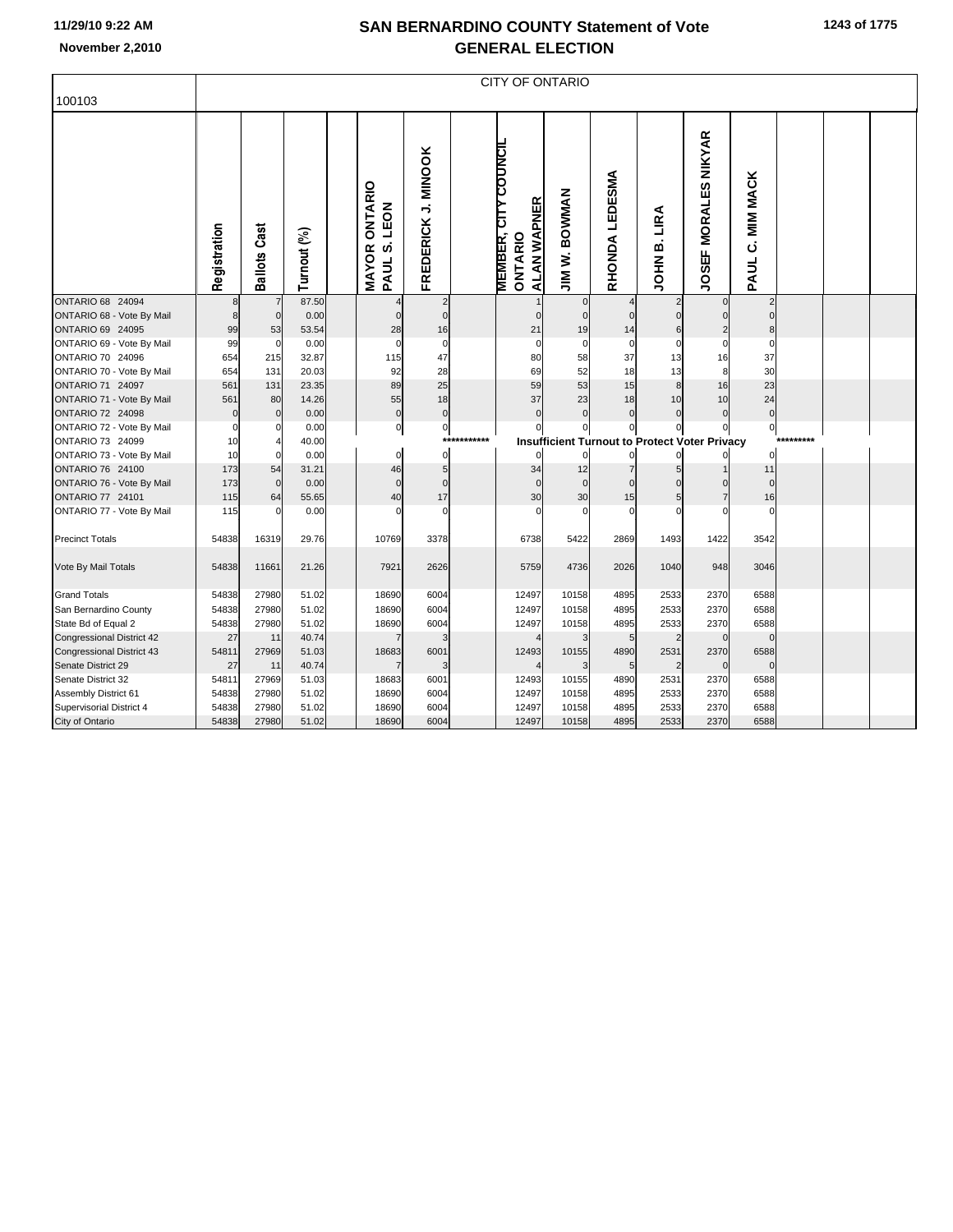| 100103                                        | <b>CITY OF ONTARIO</b> |                     |                |  |                                               |                     |  |                                                       |                              |                   |                  |                                |                              |  |  |  |
|-----------------------------------------------|------------------------|---------------------|----------------|--|-----------------------------------------------|---------------------|--|-------------------------------------------------------|------------------------------|-------------------|------------------|--------------------------------|------------------------------|--|--|--|
|                                               |                        |                     |                |  |                                               |                     |  |                                                       |                              |                   |                  |                                |                              |  |  |  |
|                                               | Registration           | <b>Ballots Cast</b> | Turnout (%)    |  | ONTARIO<br>LEON<br>(b<br><b>MAYOR</b><br>PAUL | FREDERICK J. MINOOK |  | <b>MEMBER, CITY COUNCIL</b><br>ALAN WAPNER<br>ONTARIO | <b>BOWMAN</b><br>Ż<br>$\leq$ | LEDESMA<br>RHONDA | LIRA<br>ø<br>HOL | <b>MORALES NIKYAR</b><br>JOSEF | <b>MIM MACK</b><br>ن<br>PAUL |  |  |  |
| ONTARIO 1 24033<br>ONTARIO 1 - Vote By Mail   | 1130<br>1130           | 349<br>241          | 30.88<br>21.33 |  | 233<br>186                                    | 78<br>39            |  | 126<br>117                                            | 111<br>99                    | 59<br>40          | 35<br>15         | 34<br>14                       | 109<br>68                    |  |  |  |
| <b>ONTARIO 2 24034</b>                        | 1080                   | 438                 | 40.56          |  | 258                                           | 127                 |  | 162                                                   | 172                          | 70                | 28               | 51                             | 158                          |  |  |  |
| ONTARIO 2 - Vote By Mail                      | 1080                   | 246                 | 22.78          |  | 136                                           | 90                  |  | 111                                                   | 123                          | 32                | 14               | 23                             | 98                           |  |  |  |
| ONTARIO 3 24035                               | 856                    | 331                 | 38.67          |  | 211                                           | 86                  |  | 133                                                   | 145                          | 40                | 21               | 24                             | 134                          |  |  |  |
| ONTARIO 3 - Vote By Mail<br>ONTARIO 4 24036   | 856<br>1093            | 223<br>354          | 26.05<br>32.39 |  | 141<br>220                                    | 74<br>89            |  | 107<br>129                                            | 120<br>120                   | 22<br>57          | 13<br>28         | 15<br>40                       | 105<br>119                   |  |  |  |
| ONTARIO 4 - Vote By Mail                      | 1093                   | 258                 | 23.60          |  | 157                                           | 61                  |  | 109                                                   | 111                          | 37                | 9                | 14                             | 100                          |  |  |  |
| ONTARIO 5 24037                               | 1113                   | 259                 | 23.27          |  | 175                                           | 55                  |  | 105                                                   | 76                           | 46                | 26               | 23                             | 60                           |  |  |  |
| ONTARIO 5 - Vote By Mail                      | 1113                   | 235                 | 21.11          |  | 165                                           | 58                  |  | 116                                                   | 84                           | 47                | 33               | 26                             | 75                           |  |  |  |
| ONTARIO 6 24038                               | 806                    | 239                 | 29.65          |  | 160                                           | 54                  |  | 84                                                    | 80                           | 42                | 41               | 23                             | 60                           |  |  |  |
| ONTARIO 6 - Vote By Mail<br>ONTARIO 7 24039   | 806<br>397             | 145<br>106          | 17.99<br>26.70 |  | 88<br>72                                      | 39<br>23            |  | 58<br>42                                              | 54<br>41                     | 27<br>20          | 32<br>9          | 16<br>8                        | 38<br>27                     |  |  |  |
| ONTARIO 7 - Vote By Mail                      | 397                    | 77                  | 19.40          |  | 55                                            | 12                  |  | 35                                                    | 32                           | 12                | 8                | 3                              | 23                           |  |  |  |
| <b>ONTARIO 8 24040</b>                        | 992                    | 244                 | 24.60          |  | 167                                           | 51                  |  | 83                                                    | 86                           | 54                | 31               | 32                             | 40                           |  |  |  |
| ONTARIO 8 - Vote By Mail                      | 992                    | 187                 | 18.85          |  | 134                                           | 36                  |  | 87                                                    | 81                           | 37                | 27               | 12                             | 40                           |  |  |  |
| ONTARIO 9 24041                               | 427                    | 112                 | 26.23          |  | 73                                            | 23                  |  | 45                                                    | 37                           | 28                | 5                | $\overline{4}$                 | 18                           |  |  |  |
| ONTARIO 9 - Vote By Mail<br>ONTARIO 10 24042  | 427<br>1140            | 79<br>357           | 18.50<br>31.32 |  | 57<br>250                                     | 14<br>54            |  | 45<br>150                                             | 28<br>102                    | 12<br>63          | 5<br>34          | $\overline{7}$<br>41           | 12<br>83                     |  |  |  |
| ONTARIO 10 - Vote By Mail                     | 1140                   | 231                 | 20.26          |  | 165                                           | 34                  |  | 117                                                   | 97                           | 34                | 14               | 24                             | 56                           |  |  |  |
| ONTARIO 11 24043                              | 798                    | 222                 | 27.82          |  | 149                                           | 55                  |  | 78                                                    | 94                           | 32                | 18               | 25                             | 70                           |  |  |  |
| ONTARIO 11 - Vote By Mail                     | 798                    | 194                 | 24.31          |  | 141                                           | 41                  |  | 93                                                    | 93                           | 32                | 17               | 20                             | 52                           |  |  |  |
| ONTARIO 12 24044<br>ONTARIO 12 - Vote By Mail | 967<br>967             | 293<br>246          | 30.30<br>25.44 |  | 194<br>140                                    | 67<br>82            |  | 117<br>108                                            | 108<br>111                   | 50<br>59          | 24<br>19         | 22<br>15                       | 83<br>87                     |  |  |  |
| ONTARIO 13 24045                              | 908                    | 328                 | 36.12          |  | 190                                           | 92                  |  | 131                                                   | 121                          | 50                | 25               | 14                             | 115                          |  |  |  |
| ONTARIO 13 - Vote By Mail                     | 908                    | 201                 | 22.14          |  | 124                                           | 57                  |  | 89                                                    | 82                           | 32                | 13               | 14                             | 81                           |  |  |  |
| ONTARIO 14 24046                              | 1156                   | 407                 | 35.21          |  | 229                                           | 119                 |  | 151                                                   | 126                          | 50                | 35               | 33                             | 132                          |  |  |  |
| ONTARIO 14 - Vote By Mail                     | 1156                   | 269                 | 23.27          |  | 185                                           | 60                  |  | 123                                                   | 124                          | 41                | 10               | 15                             | 109                          |  |  |  |
| ONTARIO 15 24047<br>ONTARIO 15 - Vote By Mail | 1196<br>1196           | 358<br>217          | 29.93<br>18.14 |  | 252<br>139                                    | 62<br>52            |  | 139<br>100                                            | 123<br>85                    | 52<br>48          | 45<br>29         | 47<br>19                       | 66<br>44                     |  |  |  |
| ONTARIO 16 24048                              | 1228                   | 337                 | 27.44          |  | 233                                           | 61                  |  | 118                                                   | 117                          | 69                | 33               | 28                             | 69                           |  |  |  |
| ONTARIO 16 - Vote By Mail                     | 1228                   | 229                 | 18.65          |  | 146                                           | 66                  |  | 123                                                   | 79                           | 39                | 28               | 29                             | 56                           |  |  |  |
| ONTARIO 17 24049                              | 1112                   | 287                 | 25.81          |  | 193                                           | 55                  |  | 131                                                   | 86                           | 61                | 19               | 30                             | 68                           |  |  |  |
| ONTARIO 17 - Vote By Mail                     | 1112                   | 181                 | 16.28          |  | 132                                           | 38                  |  | 91                                                    | 71                           | 33                | 12               | 20                             | 53                           |  |  |  |
| ONTARIO 18 24050<br>ONTARIO 18 - Vote By Mail | 934<br>934             | 295<br>227          | 31.58<br>24.30 |  | 197<br>152                                    | 63<br>56            |  | 130<br>96                                             | 106<br>88                    | 49<br>44          | 20<br>16         | 26<br>19                       | 70<br>74                     |  |  |  |
| ONTARIO 19 24051                              | 1235                   | 348                 | 28.18          |  | 204                                           | 93                  |  | 133                                                   | 97                           | 68                | 36               | 34                             | 87                           |  |  |  |
| ONTARIO 19 - Vote By Mail                     | 1235                   | 268                 | 21.70          |  | 173                                           | 64                  |  | 121                                                   | 103                          | 52                | 20               | 21                             | 82                           |  |  |  |
| ONTARIO 20 24052                              | 779                    | 210                 | 26.96          |  | 144                                           | 40                  |  | 74                                                    | 63                           | 35                | 22               | 29                             | 45                           |  |  |  |
| ONTARIO 20 - Vote By Mail                     | 779                    | 147<br>348          | 18.87          |  | 109                                           | 34<br>84            |  | 73                                                    | 53                           | 24<br>56          | 14<br>39         | 23                             | 53                           |  |  |  |
| ONTARIO 21 24053<br>ONTARIO 21 - Vote By Mail | 1262<br>1262           | 201                 | 27.58<br>15.93 |  | 215<br>134                                    | 49                  |  | 130<br>94                                             | 109<br>75                    | 35                | 16               | 33<br>18                       | 65<br>46                     |  |  |  |
| ONTARIO 22 24054                              | 1274                   | 392                 | 30.77          |  | 227                                           | 62                  |  | 125                                                   | 104                          | 68                | 32               | 22                             | 56                           |  |  |  |
| ONTARIO 22 - Vote By Mail                     | 1274                   | 238                 | 18.68          |  | 152                                           | 47                  |  | 98                                                    | 76                           | 42                | 31               | 11                             | 63                           |  |  |  |
| ONTARIO 23 24055                              | 558                    | 146                 | 26.16          |  | 95                                            | 30                  |  | 58                                                    | 41                           | 32                | 16               | 8                              | 34                           |  |  |  |
| ONTARIO 23 - Vote By Mail<br>ONTARIO 24 24056 | 558<br>1026            | 136<br>289          | 24.37<br>28.17 |  | 92<br>187                                     | 32<br>54            |  | 53<br>100                                             | 50<br>86                     | 32<br>53          | 18<br>31         | 13<br>22                       | 47<br>56                     |  |  |  |
| ONTARIO 24 - Vote By Mail                     | 1026                   | 216                 | 21.05          |  | 152                                           | 37                  |  | 110                                                   | 87                           | 44                | 16               | 13                             | 52                           |  |  |  |
| ONTARIO 25 24057                              | 1293                   | 374                 | 28.92          |  | 251                                           | 72                  |  | 138                                                   | 99                           | 84                | 43               | 37                             | 64                           |  |  |  |
| ONTARIO 25 - Vote By Mail                     | 1293                   | 164                 | 12.68          |  | 127                                           | 26                  |  | 68                                                    | 64                           | 34                | 22               | 17                             | 31                           |  |  |  |
| ONTARIO 26 24058                              | 966                    | 229                 | 23.71          |  | 176                                           | 33                  |  | 108                                                   | 62                           | 47                | 28               | 26                             | 43                           |  |  |  |
| ONTARIO 26 - Vote By Mail<br>ONTARIO 27 24059 | 966<br>995             | 140<br>285          | 14.49<br>28.64 |  | 85<br>210                                     | 42<br>36            |  | 58<br>128                                             | 51<br>91                     | 30<br>44          | 18<br>15         | 16<br>21                       | 24<br>61                     |  |  |  |
| ONTARIO 27 - Vote By Mail                     | 995                    | 241                 | 24.22          |  | 168                                           | 48                  |  | 114                                                   | 86                           | 46                | 14               | 25                             | 72                           |  |  |  |
| ONTARIO 28 24060                              | 1352                   | 380                 | 28.11          |  | 267                                           | 66                  |  | 187                                                   | 137                          | 57                | 32               | 32                             | 60                           |  |  |  |
| ONTARIO 28 - Vote By Mail                     | 1352                   | 275                 | 20.34          |  | 182                                           | 66                  |  | 127                                                   | 106                          | 47                | 24               | 20                             | 59                           |  |  |  |
| ONTARIO 29 24061                              | 1141                   | 258                 | 22.61          |  | 204                                           | 35                  |  | 104                                                   | 64                           | 62                | 35               | 26                             | 40                           |  |  |  |
| ONTARIO 29 - Vote By Mail<br>ONTARIO 30 24062 | 1141<br>943            | 189<br>245          | 16.56<br>25.98 |  | 146<br>142                                    | 35<br>55            |  | 100<br>98                                             | 66<br>57                     | 46<br>46          | 20<br>15         | 27<br>19                       | 41<br>50                     |  |  |  |
| ONTARIO 30 - Vote By Mail                     | 943                    | 332                 | 35.21          |  | 213                                           | 78                  |  | 162                                                   | 142                          | 63                | 16               | 21                             | 82                           |  |  |  |
| ONTARIO 31 24063                              | 1086                   | 267                 | 24.59          |  | 182                                           | 53                  |  | 109                                                   | 97                           | 48                | 20               | 27                             | 58                           |  |  |  |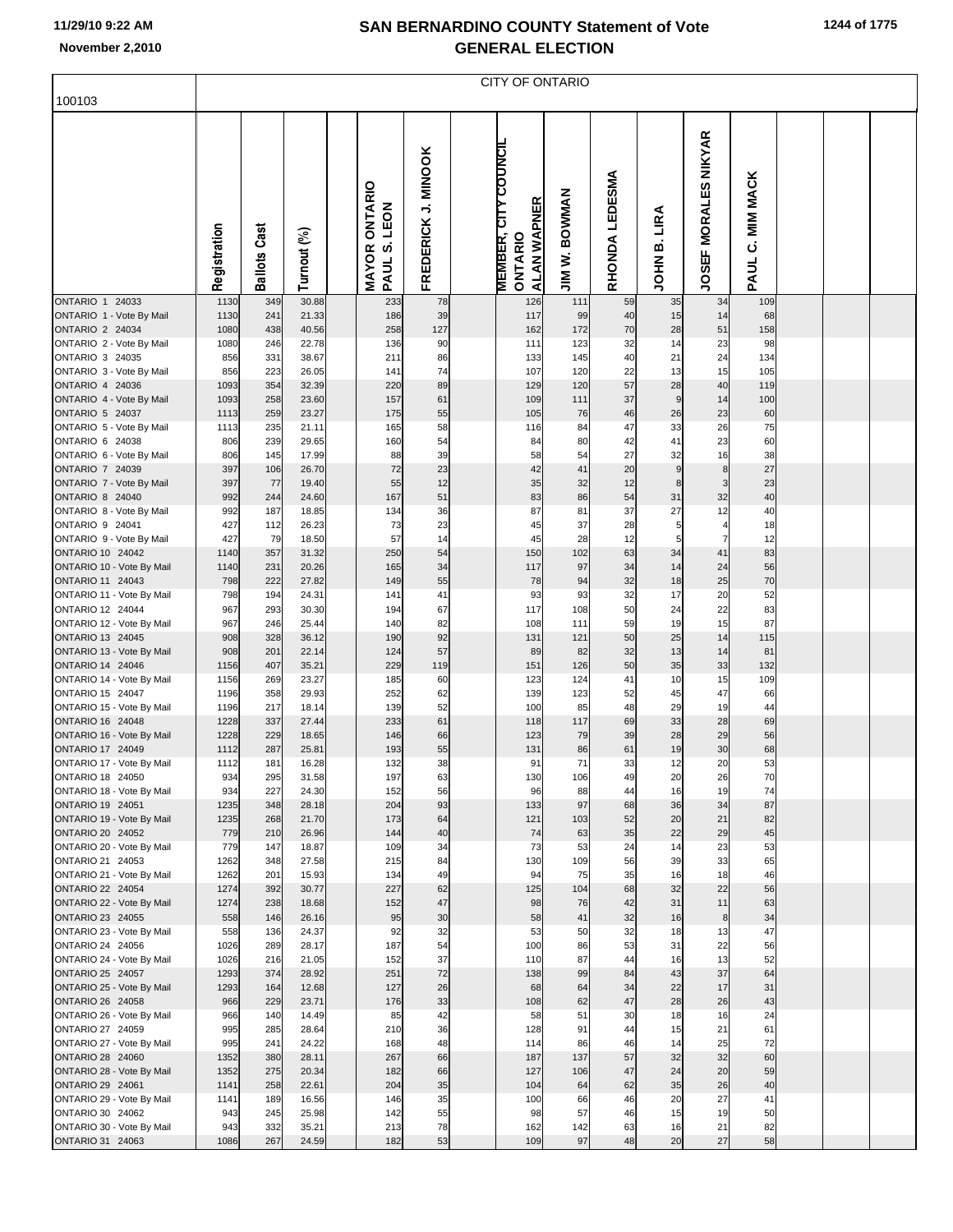|                                               |              |                     |                |                                                             |                               | <b>CITY OF ONTARIO</b>                                                |                         |                  |                               |                                       |                              |  |  |
|-----------------------------------------------|--------------|---------------------|----------------|-------------------------------------------------------------|-------------------------------|-----------------------------------------------------------------------|-------------------------|------------------|-------------------------------|---------------------------------------|------------------------------|--|--|
| 100103                                        |              |                     |                |                                                             |                               |                                                                       |                         |                  |                               |                                       |                              |  |  |
|                                               | Registration | <b>Ballots Cast</b> | Turnout (%)    | <b>ONTARIO</b><br>LEON<br><b>vi</b><br><b>MAYOR</b><br>PAUL | FREDERICK J. MINOOK           | <b>COUNCIL</b><br><b>ALAN WAPNER</b><br><b>MEMBER, CIT</b><br>ONTARIO | <b>BOWWAN</b><br>JIM W. | RHONDA LEDESMA   | LIRA<br>ø<br>HIOL             | <b>MORALES NIKYAR</b><br><b>JOSEF</b> | <b>MIM MACK</b><br>ن<br>PAUL |  |  |
| ONTARIO 31 - Vote By Mail                     | 1086         | 272                 | 25.05          | 177                                                         | 70                            | 144                                                                   | 112                     | 55               | 21                            | 19                                    | 55                           |  |  |
| ONTARIO 32 24064<br>ONTARIO 32 - Vote By Mail | 806<br>806   | 223<br>157          | 27.67<br>19.48 | 145<br>96                                                   | 46<br>41                      | 91<br>74                                                              | 83<br>59                | 43<br>29         | 18<br>12                      | 19<br>10                              | 29<br>24                     |  |  |
| ONTARIO 33 24065                              | 1133         | 361                 | 31.86          | 260                                                         | 57                            | 143                                                                   | 134                     | 63               | 27                            | 40                                    | 56                           |  |  |
| ONTARIO 33 - Vote By Mail                     | 1133         | 233                 | 20.56          | 163                                                         | 57                            | 107                                                                   | 85                      | 49               | 18                            | 19                                    | 65                           |  |  |
| ONTARIO 34 24066                              | 921          | 240                 | 26.06          | 159                                                         | 44                            | 85                                                                    | 73                      | 46               | 23                            | 23                                    | 55                           |  |  |
| ONTARIO 34 - Vote By Mail<br>ONTARIO 35 24067 | 921<br>880   | 175<br>330          | 19.00<br>37.50 | 118<br>203                                                  | 34<br>71                      | 92<br>128                                                             | 75<br>102               | 26<br>63         | 22<br>32                      | 8<br>25                               | 41<br>60                     |  |  |
| ONTARIO 35 - Vote By Mail                     | 880          | 185                 | 21.02          | 120                                                         | 39                            | 91                                                                    | 75                      | 26               | 19                            | 11                                    | 39                           |  |  |
| ONTARIO 36 24068                              | 635          | 172                 | 27.09          | 121                                                         | 29                            | 69                                                                    | 56                      | 23               | 14                            | 17                                    | 34                           |  |  |
| ONTARIO 36 - Vote By Mail                     | 635          | 105                 | 16.54          | 77                                                          | 14                            | 46                                                                    | 41                      | 16               | 8                             | 15                                    | 18                           |  |  |
| ONTARIO 37 24069                              | 965          | 314                 | 32.54          | 218                                                         | 70                            | 141                                                                   | 101                     | 55               | 37                            | 28                                    | 62                           |  |  |
| ONTARIO 37 - Vote By Mail<br>ONTARIO 38 24070 | 965<br>658   | 241<br>197          | 24.97<br>29.94 | 153<br>127                                                  | 59<br>50                      | 121<br>105                                                            | 99<br>55                | 39<br>45         | 18<br>16                      | 15<br>11                              | 61<br>35                     |  |  |
| ONTARIO 38 - Vote By Mail                     | 658          | 113                 | 17.17          | 74                                                          | 25                            | 55                                                                    | 45                      | 18               | 8                             | 8                                     | 28                           |  |  |
| ONTARIO 39 24071                              | 1136         | 300                 | 26.41          | 223                                                         | 53                            | 154                                                                   | 100                     | 43               | 31                            | 30                                    | 63                           |  |  |
| ONTARIO 39 - Vote By Mail                     | 1136         | 284                 | 25.00          | 188                                                         | 66                            | 151                                                                   | 106                     | 57               | 33                            | 22                                    | 63                           |  |  |
| ONTARIO 40 24072                              | 1044         | 363                 | 34.77          | 238                                                         | 67                            | 173                                                                   | 126                     | 59               | 26                            | 31                                    | 62                           |  |  |
| ONTARIO 40 - Vote By Mail<br>ONTARIO 41 24073 | 1044<br>1171 | 247<br>412          | 23.66<br>35.18 | 181<br>247                                                  | 50<br>104                     | 134<br>185                                                            | 118<br>142              | 47<br>82         | 26<br>44                      | 23<br>24                              | 47<br>79                     |  |  |
| ONTARIO 41 - Vote By Mail                     | 1171         | 275                 | 23.48          | 198                                                         | 65                            | 160                                                                   | 143                     | 40               | 19                            | 23                                    | 70                           |  |  |
| ONTARIO 42 24074                              | 1199         | 388                 | 32.36          | 249                                                         | 80                            | 152                                                                   | 129                     | 59               | 41                            | 45                                    | 66                           |  |  |
| ONTARIO 42 - Vote By Mail                     | 1199         | 291                 | 24.27          | 202                                                         | 61                            | 163                                                                   | 137                     | 34               | 8                             | 24                                    | 75                           |  |  |
| ONTARIO 43 24075                              | 1172         | 369<br>237          | 31.48<br>20.22 | 257<br>172                                                  | 64<br>56                      | 152<br>132                                                            | 108<br>91               | 73               | 39                            | 27<br>17                              | 73<br>67                     |  |  |
| ONTARIO 43 - Vote By Mail<br>ONTARIO 44 24076 | 1172<br>926  | 288                 | 31.10          | 199                                                         | 50                            | 127                                                                   | 110                     | 40<br>42         | 24<br>28                      | 25                                    | 54                           |  |  |
| ONTARIO 44 - Vote By Mail                     | 926          | 231                 | 24.95          | 149                                                         | 54                            | 111                                                                   | 84                      | 39               | 28                            | 16                                    | 50                           |  |  |
| ONTARIO 45 24077                              | 1069         | 298                 | 27.88          | 200                                                         | 52                            | 138                                                                   | 96                      | 42               | 19                            | 18                                    | 47                           |  |  |
| ONTARIO 45 - Vote By Mail                     | 1069         | 287                 | 26.85          | 206                                                         | 48                            | 166                                                                   | 108                     | 47               | 23                            | 19                                    | 57                           |  |  |
| ONTARIO 46 24078<br>ONTARIO 46 - Vote By Mail | 787<br>787   | 249<br>183          | 31.64<br>23.25 | 168<br>121                                                  | 46<br>37                      | 118<br>91                                                             | 81<br>73                | 46<br>29         | 21<br>18                      | 19<br>12                              | 45<br>31                     |  |  |
| ONTARIO 47 24079                              | 730          | 282                 | 38.63          | 194                                                         | 55                            | 162                                                                   | 125                     | 36               | 19                            | 17                                    | 50                           |  |  |
| ONTARIO 47 - Vote By Mail                     | 730          | 179                 | 24.52          | 119                                                         | 32                            | 101                                                                   | 66                      | 21               | 15                            | 18                                    | 36                           |  |  |
| ONTARIO 48 24080                              | 727          | 188                 | 25.86          | 130                                                         | 39                            | 98                                                                    | 86                      | 30               | 8                             | 10                                    | 35                           |  |  |
| ONTARIO 48 - Vote By Mail                     | 727          | 192                 | 26.41          | 135                                                         | 36                            | 94                                                                    | 81                      | 30               | 13                            | 13                                    | 34                           |  |  |
| ONTARIO 49 24081<br>ONTARIO 49 - Vote By Mail | 27<br>27     | 11<br>$\mathbf 0$   | 40.74<br>0.00  | $\overline{7}$<br>$\Omega$                                  | $\overline{3}$<br>$\mathbf 0$ | $\overline{4}$<br>$\mathbf 0$                                         | 3<br>$\mathbf 0$        | 5<br>$\mathbf 0$ | $\overline{2}$<br>$\mathbf 0$ | $\Omega$<br>$\Omega$                  | $\mathbf 0$<br>$\mathbf 0$   |  |  |
| ONTARIO 50 24082                              | 671          | 179                 | 26.68          | 124                                                         | 41                            | 69                                                                    | 57                      | 48               | 25                            | 17                                    | 33                           |  |  |
| ONTARIO 50 - Vote By Mail                     | 671          | 127                 | 18.93          | 92                                                          | 27                            | 52                                                                    | 49                      | 30               | 27                            | 15                                    | 33                           |  |  |
| ONTARIO 51 24083                              | 699          | 186                 | 26.61          | 109                                                         | 56                            | 69                                                                    | 58                      | 35               | 22                            | 14                                    | 45                           |  |  |
| ONTARIO 51 - Vote By Mail<br>ONTARIO 52 24084 | 699<br>747   | 124<br>212          | 17.74<br>28.38 | 87<br>128                                                   | 16<br>51                      | 59<br>85                                                              | 36<br>79                | 22<br>37         | 15<br>12                      | 3<br>12                               | 23<br>45                     |  |  |
| ONTARIO 52 - Vote By Mail                     | 747          | 249                 | 33.33          | 172                                                         | 60                            | 131                                                                   | 105                     | 36               | 27                            | 12                                    | 60                           |  |  |
| ONTARIO 53 24085                              | 554          | 168                 | 30.32          | 110                                                         | 37                            | 57                                                                    | 60                      | 38               | 26                            | 13                                    | 34                           |  |  |
| ONTARIO 53 - Vote By Mail                     | 554          | 134                 | 24.19          | 90                                                          | 30                            | 79                                                                    | 57                      | 25               | 10                            | 16                                    | 25                           |  |  |
| ONTARIO 54 24086                              | 620          | 192                 | 30.97          | 126<br>131                                                  | 38<br>25                      | 91                                                                    | 65<br>75                | 34<br>21         | 15                            | 14                                    | 33<br>40                     |  |  |
| ONTARIO 54 - Vote By Mail<br>ONTARIO 55 24087 | 620<br>736   | 174<br>265          | 28.06<br>36.01 | 192                                                         | 41                            | 109<br>123                                                            | 80                      | 48               | 14<br>17                      | 18<br>23                              | 46                           |  |  |
| ONTARIO 55 - Vote By Mail                     | 736          | 159                 | 21.60          | 108                                                         | 42                            | 89                                                                    | 60                      | 33               | 15                            | 15                                    | 40                           |  |  |
| ONTARIO 56 24088                              | 693          | 137                 | 19.77          | 88                                                          | 30                            | 61                                                                    | 46                      | 23               | 14                            | 11                                    | 28                           |  |  |
| ONTARIO 56 - Vote By Mail                     | 693          | 106                 | 15.30          | 77                                                          | 21                            | 46                                                                    | 51                      | 15               | 10                            | 12                                    | 26                           |  |  |
| ONTARIO 57 24089                              | 713<br>713   | 188<br>150          | 26.37<br>21.04 | 124<br>108                                                  | 32<br>32                      | 73<br>85                                                              | 63<br>60                | 34<br>21         | 22<br>13                      | 17                                    | 41<br>44                     |  |  |
| ONTARIO 57 - Vote By Mail<br>ONTARIO 59 24090 | 419          | 145                 | 34.61          | 107                                                         | 22                            | 84                                                                    | 50                      | 25               | 13                            |                                       | 20                           |  |  |
| ONTARIO 59 - Vote By Mail                     | 419          | 107                 | 25.54          | 84                                                          | 16                            | 67                                                                    | 49                      | 22               | 10                            | $\mathsf{R}$                          | 17                           |  |  |
| ONTARIO 61 24091                              | 137          | 47                  | 34.31          | 32                                                          | 11                            | 29                                                                    | 23                      | 8                | $\overline{2}$                |                                       | 14                           |  |  |
| ONTARIO 61 - Vote By Mail                     | 137          | $\mathbf 0$         | 0.00           | $\overline{0}$                                              | $\overline{0}$                | $\mathbf 0$                                                           | $\mathbf 0$             | $\mathbf 0$      | $\mathbf 0$                   |                                       | $\overline{0}$               |  |  |
| ONTARIO 62 24092<br>ONTARIO 62 - Vote By Mail | 0<br>0       |                     | 0.00<br>0.00   |                                                             | $\mathbf 0$<br>0              |                                                                       |                         | $\Omega$         | $\Omega$<br>$\Omega$          |                                       | 0<br>$\Omega$                |  |  |
| ONTARIO 63 24093                              | 0            |                     | 0.00           | 0                                                           | 0                             | 0                                                                     | 0                       | $\mathbf 0$      | $\Omega$                      |                                       | $\Omega$                     |  |  |
| ONTARIO 63 - Vote By Mail                     | $\mathbf 0$  |                     | 0.00           | $\mathbf{0}$                                                | $\overline{0}$                | $\Omega$                                                              | $\mathbf 0$             | $\mathbf 0$      | $\Omega$                      | $\Omega$                              | $\overline{0}$               |  |  |